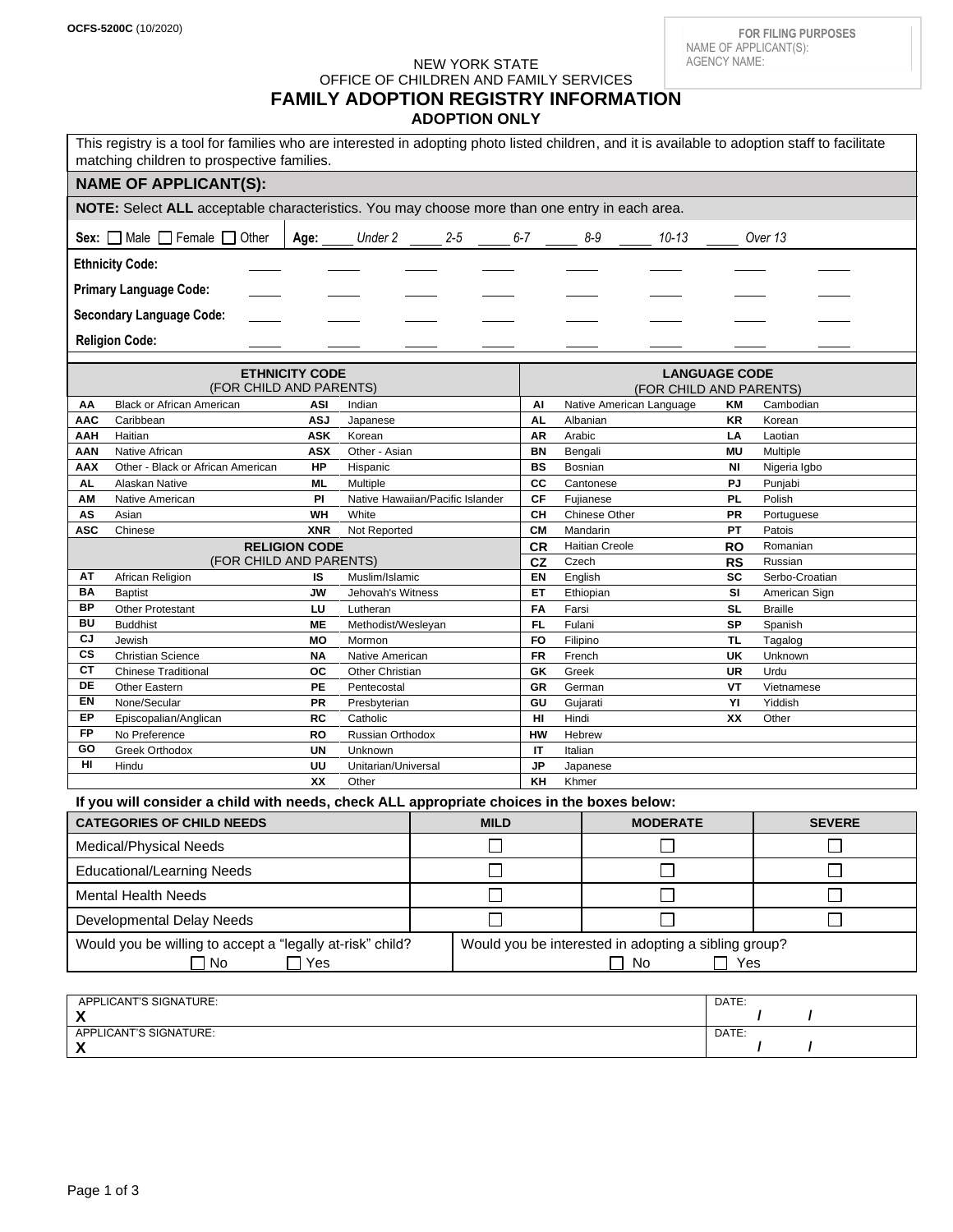## **CATEGORIES OF CHILD NEEDS**

**Medical/Physical Needs** - This category includes children with specific medical/physical needs who may require an additional level of care beyond that normally given at the child's age level. This category includes children who may display some of the following medical problems that range from acute to chronic and/or terminal illness: children who experience respiratory problems ranging from asthma to reactive airway disease; children who have skin conditions that range from eczema to those that require surgical/medical intervention; children with physical disabilities that impair the use of vision, hearing and mobility; and children with neurological problems that range from seizure disorders to different levels of cerebral palsy. This section will include infants that require additional medical intervention as well as some children who have gastrointestinal medical needs, and children who experience a wide range of allergy conditions. Additionally, children with conditions such as Down syndrome, fetal alcohol syndrome, Tourette and sickle cell disease will be included in this section.

**Educational/Learning Needs** - This category includes children with educational/learning needs ranging from educational support to diagnosed learning disabilities. Examples will include visual/receptive/auditory processing difficulties, dyslexia, and educational delays. In addition, children may require special educational intervention.

**Mental Health Needs** - This category includes children with mental/emotional disorders ranging from experiencing acting-out behavioral and emotional problems to having been adjudicated Persons in Need of Supervision (PINS) and Juvenile Delinquents. Further examples of mental health needs include children exhibiting some of the following behaviors: low-frustration tolerance, early sexual activity, sexually acting-out behavior, enuresis, encopresis, and cruelty to animals. Also included are children who exhibit these issues: resistance to adult authority, have difficulty with their peers, runaway behavior, school absence and or discipline issues, diagnosed attention problems including Attention Deficit Disorder and Attention Deficit Hyperactivity Disorder, substance abuse sleep disorders, and theft and gang activity. Children who are physically aggressive, violent, and destructive will be noted here.

**Developmental Delay Needs** - This category includes children whose developmental needs range from receptive/ expressive language, fine/gross motor skills, social adaptations, and self-help skills to those needing intensive assistance in self-help skills and assistance toward achieving independent living. Also, included in this section are children who have temporary developmental delays or more permanent deficits.

**Child Who Is "Legally at Risk"** - Detailed below are two definitions associated with "Legally at Risk."

• The child's birth parents have not terminated their parental rights and/or surrendered the child. Therefore, the child may not become available for adoption.

**Note:** This definition is appropriate for the recruitment and placement of children.

• A child is freed for adoption, and there are potential legal impediments to the completion of the adoption including, but not limited to:

a) there is a pending appeal of the termination of parental rights;

b) there is a putative father who is claiming to be a person whose consent to the adoption is required;

c) there is a conditional surrender where the surrender limits or restricts who the adoptive parent can be; and

d) the child's immigration status.

**Note:** This definition is appropriate for matching and searching photo listed children with families registered in the Family Adoption Registry